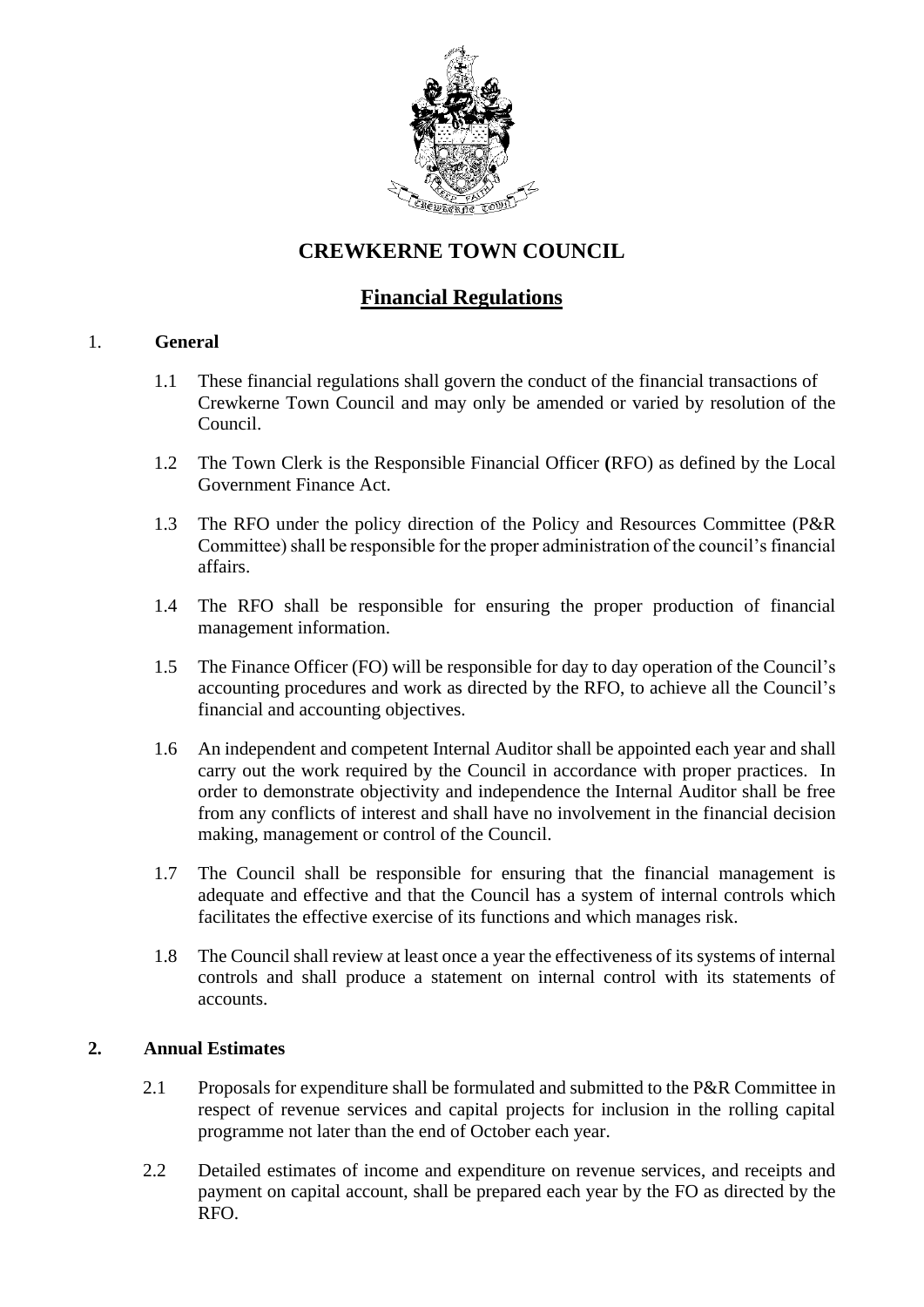- 2.3 The P&R Committee shall review the estimates and submit them to the full Town Council for ratification before the required date as advised by S.S.D.C. each year and shall recommend the precept to be levied for the ensuing financial year.
- 2.4 The estimates may be amended at the beginning of each financial year to reflect the preceding year end position and the RFO shall supply each member with a copy of the approved estimates.
- 2.5 The amended capital and revenue budgets shall form the basis of financial control for the ensuing year.

# **3. Budgetary Control**

- 3.1 Expenditure on the revenue account may be incurred up to the amounts included in each approved committee budget.
- 3.2 No expenditure may be incurred which cannot be met from the amount provided in the appropriate committee revenue budget unless a virement or overspend has been approved by the full Town Council.
- 3.3 The RFO shall provide a quarterly statement of income and expenditure to date under each head of the approved annual revenue and capital budgets to the Town Council, comparing actual expenditure against that planned.
- 3.4 The Clerk may incur expenditure on behalf of the Council which is necessary to carry out any repair replacement or other work which is of such extreme urgency that it must be done at once, whether or not there is any budgetary provision for the expenditure, subject to a limit of £1,500 in consultation with the Committee Chair (or Vice Chair or Mayor in the absence of the Committee Chair). The Clerk shall report the action to the appropriate committee as soon as practicable thereafter.
- 3.5 Where expenditure is incurred in accordance with regulations 3.4 above and the sum required cannot be met from savings made elsewhere within that committee's approved budget, it shall be subject to the provision of a supplementary estimate approved by the P&R Committee or the Town Council.
- 3.6 Unspent provisions in the revenue budget shall be reviewed in February each year and only carried forward as part of the amended budget when reviewed by the P&R Committee and approved by the Full Town Council.
- 3.7 No expenditure shall be incurred in relation to any capital project and no contract entered into or tender accepted involving expenditure on capital account unless the Committee concerned is satisfied that it is contained in the rolling capital programme and that the necessary capital funds are available, or the requisite borrowing approval can be obtained.
- 3.8 All capital works shall be administered in accordance with the Council's financial regulations relating to contracts.

# **4. Accounting and Audit**

4.1 All accounting procedures and financial records of the Council shall be determined by the RFO as required by the Accounts and Audit (England) Regulations 2011.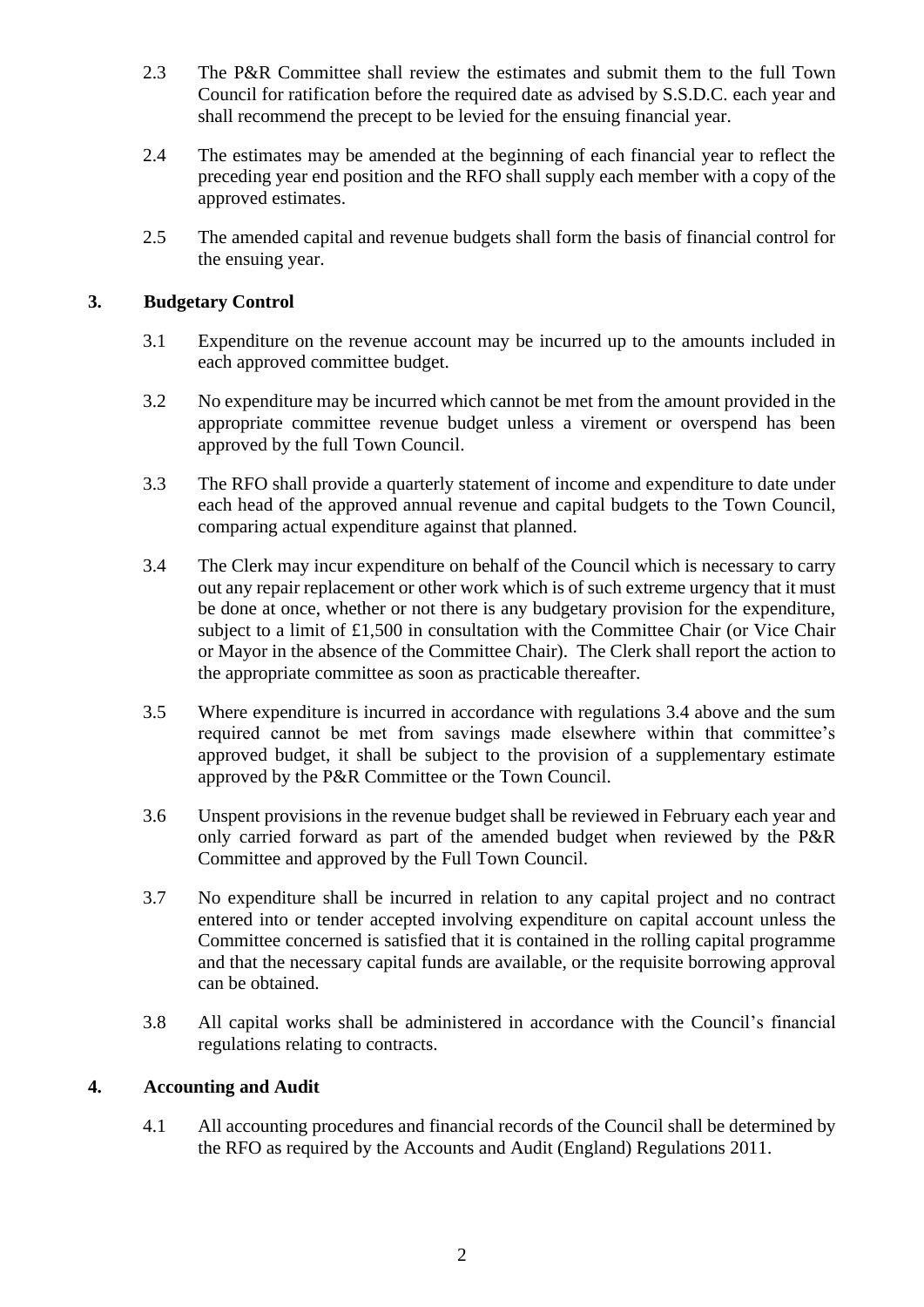- 4.2 The RFO shall be responsible for ensuring that the completed annual accounts of the Council are presented as soon as practicable after the end of the financial year and shall submit them and report thereon to the Council.
- 4.3 The RFO shall be responsible for completing the Accounts of the Council contained in the Annual Return (as supplied by the Auditor appointed from time to time by the Audit Commission or other legally authorised body) and for submitting the Annual Return for approval and authorisation by the Council within the timescale set by the Accounts and Audit (England) Regulations 2011, or set by the Auditor.
- 4.4 The following principles shall be observed in connection with accounting duties:
	- a) The duty of providing information, calculating, checking and recording sums due to, or from, the Council should be separated as far as possible from the duty of collecting or dispersing them.
	- b) Officers charged with the duty of examining and checking the accounts of cash transactions should not be engaged in any of those transactions.
- 4.5 The RFO shall be responsible for ensuring that there is an adequate and effective system of internal audit of the Council's accounting, control systems*,* financial and other operations in accordance with Accounts and Audit (England) Regulations 2011 as amended. Any officer or member of the Council shall, if the RFO requires or Internal Auditor requires, make available such documents of the Council which relate to their accounting and other records as appear to the RFO or Internal Auditor to be necessary for the purpose of the audit and shall supply the RFO or Internal Auditor with such information and explanation as the RFO or Internal Auditor considers necessary for that purpose.
- 4.6 The Internal Auditor shall carry out the work required by the RFO, or by the Council, with a view to satisfactory completion of the Internal Auditor's Report section of the Annual Return as complied annually by the Audit Commission or other legally authorised body. The Internal Auditor, who shall be competent and independent of the operations of the Council, shall report to Council in writing on a regular basis with a minimum of one annual report in respect of each financial year.
- 4.7 The Council shall conduct an annual review of the effectiveness of the system of internal audit.
- 4.8 The RFO shall make arrangements for the opportunity for inspection of the accounts, books, and vouchers as required by the latest audit guidance.
- 4.9 The RFO shall, as soon as practicable, bring to the attention of all councillors any correspondence or report from the Internal or External Auditor, unless the correspondence is of a purely administrative matter.

# **5. Banking Arrangements and Cheques**

- 5.1 The Council's banking arrangements shall be made by the RFO and approved by the P&R Committee. They shall be reviewed periodically for efficiency*.*
- 5.2 A schedule of payments required forming part of the agenda for the meeting shall be prepared under the review of the RFO and together with relevant invoices etc. presented to Council. A nominated councillor shall verify the schedule of payments to the invoices prior to the commencement of the meeting*.* If the schedule is in order it shall be authorised by a resolution of the Council and signed by the chair or vice chair of the meeting. The detail shall be shown in the minutes of the meeting*.*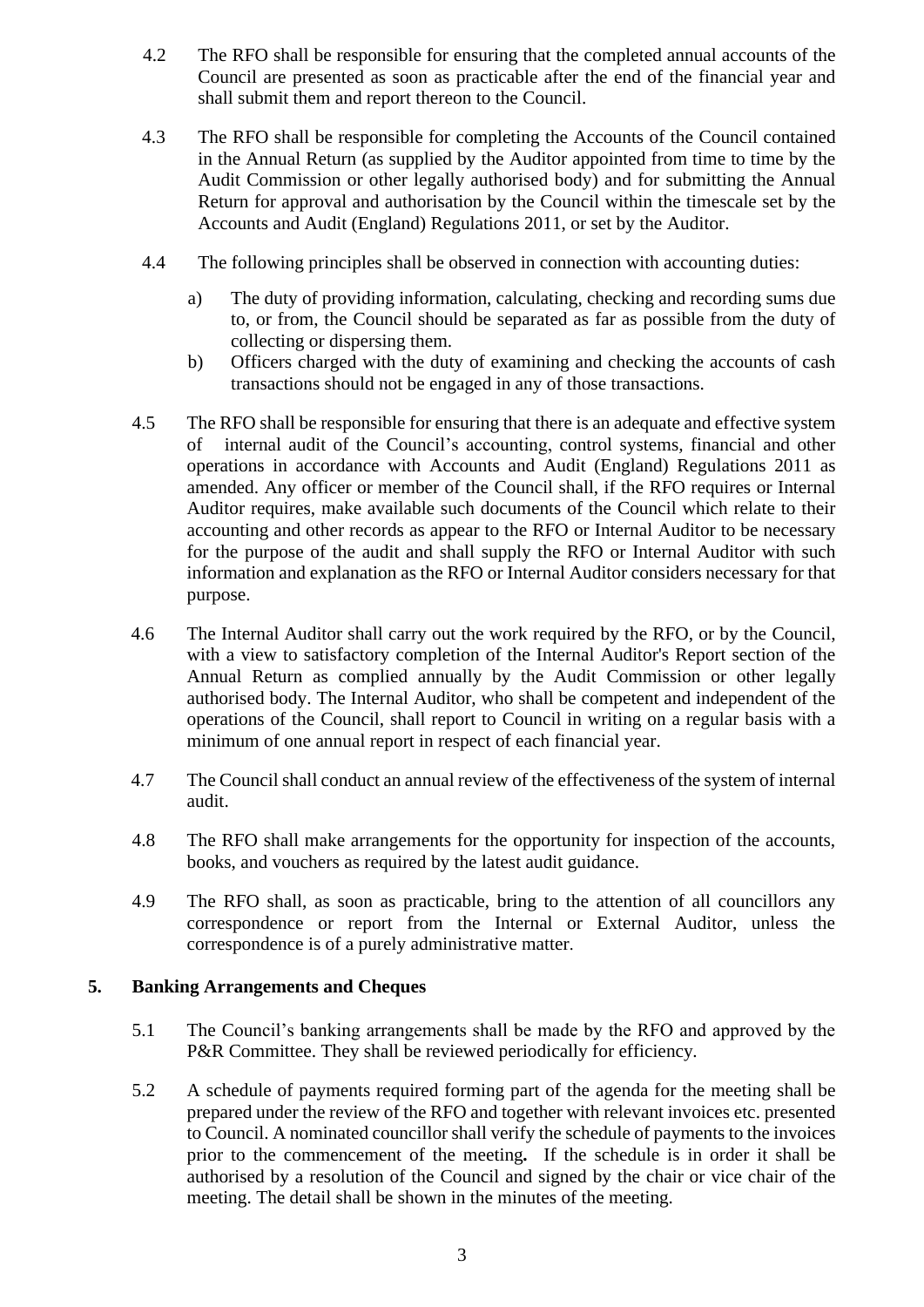- 5.3 Internet banking payments and cheques drawn on the bank account in accordance with the schedule referred to in the previous paragraph shall be authorised by two councillors from a pool to be determined by the full council after elections or as required. BACS salary notice of payments telephoned through to the bank shall be signed by two councillors and countersigned by the Clerk.
- 5.4 Payments may be made by internet banking transfer, provided that:
	- The internet banking arrangements identifies the Finance Officer, the Deputy Clerk and the RFO as system administrators only, with no authority to approve payments.
	- The bank mandate identifies a number of Councillors who are authorised to approve transactions. These nominated Councillors shall be identical to those determined by the Council as cheque signatories.
	- The internet banking payment authorisation process requires authorisation separately by two of the above nominated Councillors.
	- The Finance Officer will ensure that copies of the invoices for payment are available to the Councillors assigned to authorise the payment.
	- The Finance Officer retains evidence showing which two Councillors approved the payment.
	- The Finance Officer retains a record of the details of all suppliers with which transactions are made, and these are checked regularly for validity and confirmed by the RFO.
	- Passwords associated with accessing the internet banking system are under no circumstances to be stored on the Council computers.

# **6. Payment of Accounts**

- 6.1 Apart from petty cash payments all payment shall be effected either by cheque or through use of the Town Council's Corporate Purchase card or by internet banking transfer.
- 6.2 The Town Council Corporate Purchase card is to be restricted to use by the Clerk and Finance Officer. The card shall be subject to automatic payment in full each month and shall be restricted to a maximum spend each month of £3,000. Before any order is placed using the Corporate Purchase card, a Purchase Authority shall be signed by two Councillors who are cheque signatories. For purchases above the value of £50, the Purchase Authority shall in addition be signed by two Councillors who are cheque signatories.
- 6.3 Additionally, with regard to pre-authorised minor purchases made on behalf of the Council by officers, or on occasion, by councillors, re-imbursement may be made on debit card purchases only together with the receipt in the normal manner referred to in 5.2*.*
- 6.4 All invoices for payment shall be examined, verified and certified by the officer issuing the order. Before certifying an invoice the officer shall satisfy himself/herself that the work, goods or services to which the invoice relates have been received, carried out, examined and approved. The Amenities Operations Manager will check and verify all work and purchases of a technical nature and corresponding invoices prior to authorisation by the RFO.
- 6.5 Duly certified invoices shall be as to whether all payments made are legal and within the powers of the council and examine them in relation to arithmetical accuracy and authorisation, and shall code them to the appropriate expenditure head. All possible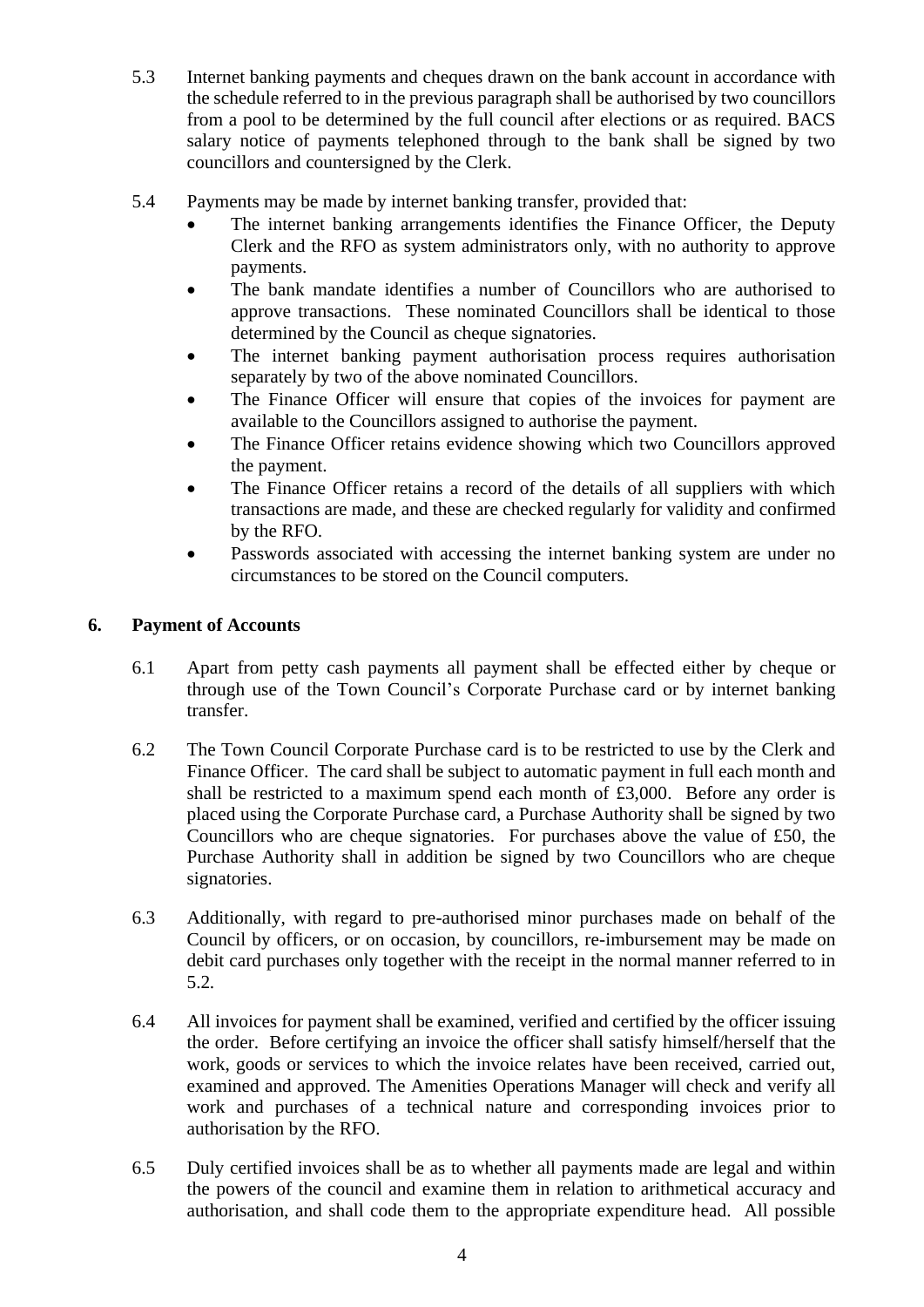steps shall be taken to settle all invoices submitted, and which are in order, within 30 days of their receipt.

- 6.6 If thought appropriate by the council, payment of certain accounts may be made by variable direct debit or Standing Order, provided that the initial instructions are signed by two councillors from the pool of authorised cheque signatories and any payments are entered on the schedule referred to in 5.2 above.
- 6.7 If a payment is necessary to avoid a charge to interest under the Late Payment of Commercial Debts (Interest) Act 1998, and the due date for payment is before the next scheduled meeting of council, where the Finance Officer and Clerk certify that there is no dispute or other reason to delay payment, the RFO may (notwithstanding para 6.3) take all steps necessary to settle such invoices provided that a list of such payments shall be submitted to the next appropriate meeting of council*.*
- 6.8 All duly certified invoices will then be entered on the schedule referred to in 5.2 above.
- 6.9 The RFO may provide petty cash to officers for the purposes of defraying operational and other expenses. Vouchers for payments made shall be forwarded to the RFO with a claim for reimbursement:
	- a) The RFO shall maintain a petty cash float to a limit of £125 for the purpose of defraying operational and other expenses. Vouchers for payments made from petty cash shall be kept to substantiate the payment. Periodic reconciliation shall be carried out by the Finance Officer and checked by the Clerk or Deputy Clerk.
	- b) Income received must not be paid into the petty cash float but must be separately banked, as provided elsewhere in these regulations.
	- c) Periodic payments to reimburse the petty cash float shall be shown separately on the schedule of the payment of money presented to the council (under 5.2 above).

# **7. Payment of Salaries and Wages**

- 7.1 The Mayor and the Clerk shall sign an internal document to the Finance Officer stating the staff salary amendments at the start of each financial year. All subsequent staff cost of living increases shall be checked for accuracy by the RFO or another officer*.* The payment of all salaries shall be calculated by the Finance Officer in accordance with the payroll records and the rules of PAYE and National Insurance currently operating and salaries shall be as agreed by council.
- 7.2 The payments list of salaries by bank transfer shall be signed by two councillors and the Clerk (or in his absence the Deputy Clerk) shall countersign and check the list, and provide the special password as authority for the payments to be made. The passwords shall be locked secure by the RFO. In the absence of the Finance Officer the BACS payment form shall be produced by the Deputy Clerk, countersigned and checked by the Clerk, who will provide the password. The bank transfer instructions will be retained*.*
- 7.3 All time sheets shall be certified as to accuracy by or on behalf of the Clerk.

# **8. Loans and Investments**

8.1 All loans and investments shall be negotiated by the RFO in the name of the council, and shall be for a set period in accordance with council policy. Changes to loans and investments should be reported to the P&R committee at the earliest opportunity.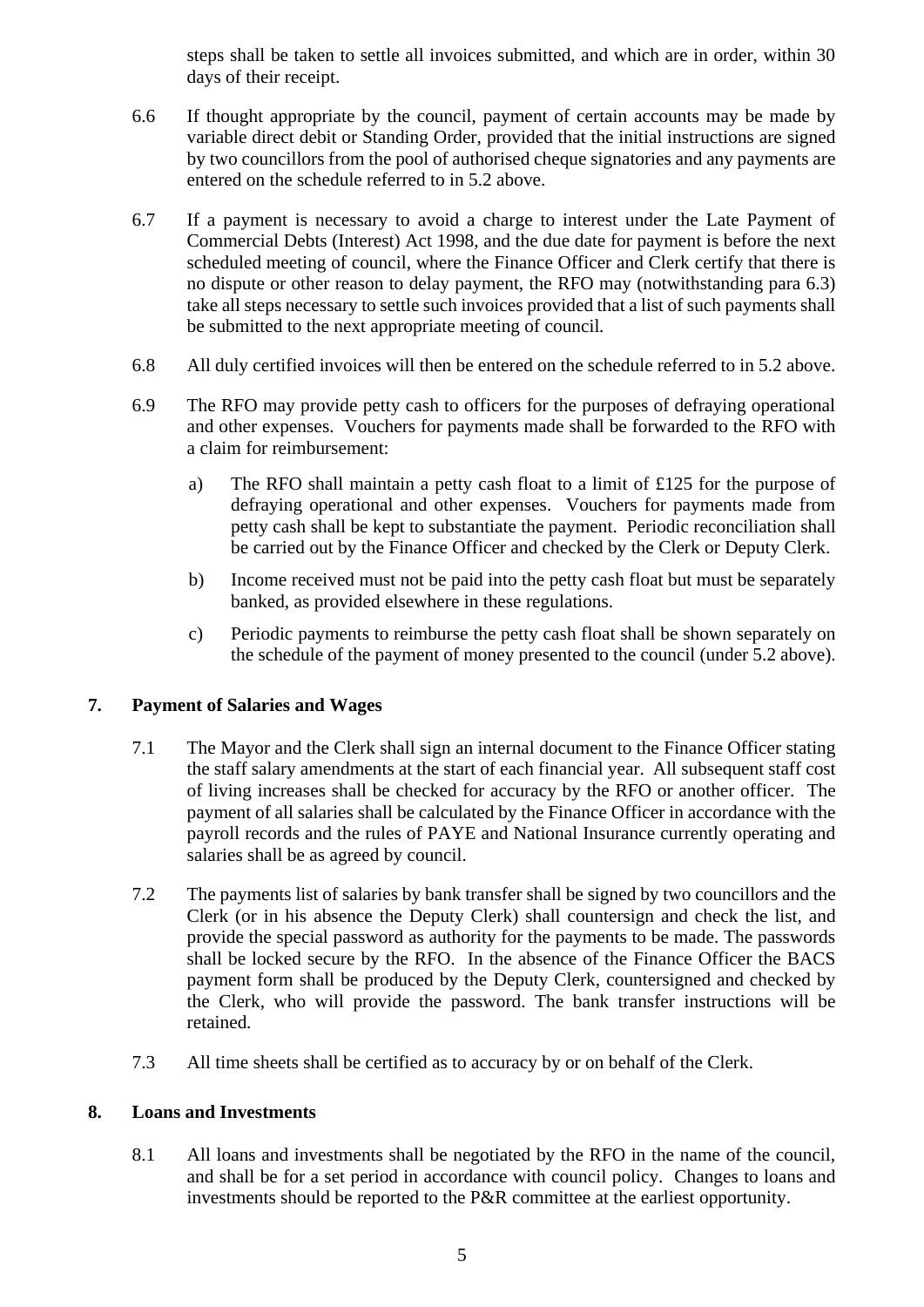- 8.2 All investments of money under the control of the council shall be in the name of the council.
- 8.3 All borrowing shall be effected in the name of the council, after obtaining the necessary borrowing approval. Any application for borrowing shall be approved by council as to terms and purpose.
- 8.4 All investment certificates and other documents relating thereto shall be retained in the custody of the RFO in metal cabinet in Clerk's office with other bank statements*.*

#### **9. Income**

- 9.1 The collection of all sums due to the council shall be the responsibility of and under the custody of the RFO
- 9.2 Particulars of all charges to be made for work done, services rendered or goods supplied shall be notified to the Administration Officer who will raise the invoices and the Finance Officer shall ensure prompt receipt. Aged debtors will be periodically reviewed with the RFO who shall be ultimately responsible for the collection of all accounts due to the council.
- 9.3 The council will review all fees and charges regularly, following a report of the Clerk.
- 9.4 Any sums found to be irrecoverable and any bad debts shall be reported to the P&R Committee and by approval may be written off in the year.
- 9.5 All sums received on behalf of the council shall be banked intact as directed by the RFO. In all cases all receipts shall be deposited with the council's bankers with such frequency as the RFO considers necessary.
- 9.6 A reference to the related debt, or otherwise, indicating the origin of each cheque, shall be entered on the paying-in slip.
- 9.7 Every transfer of official money from one member of staff to another shall be signed for by the receiving officer.
- 9.8 Personal cheques shall not be cashed out of money held on behalf of the council.
- 9.9 The RFO shall ensure prompt completion any VAT Return that is required. Any repayment claim due in accordance with VAT Act 1994 section 33 shall be made usually on a monthly basis.

#### **10. Orders for Work, Goods and Services.**

- 10.1 An official order or letter shall be issued for all work, goods and services unless a formal contract is to be prepared or an official order would be inappropriate e.g. petty cash purchases. Copies of orders issued shall be maintained.
- 10.2 Order books shall be controlled by the RFO.
- 10.3 All officers are responsible for obtaining value for money at all times. An officer issuing an official order is to ensure as far as reasonable and practicable that the best available terms are obtained in respect of each transaction, usually by obtaining at least two quotations or estimates from appropriate suppliers, subject to the de minimus provisions in Regulation 11.1 below.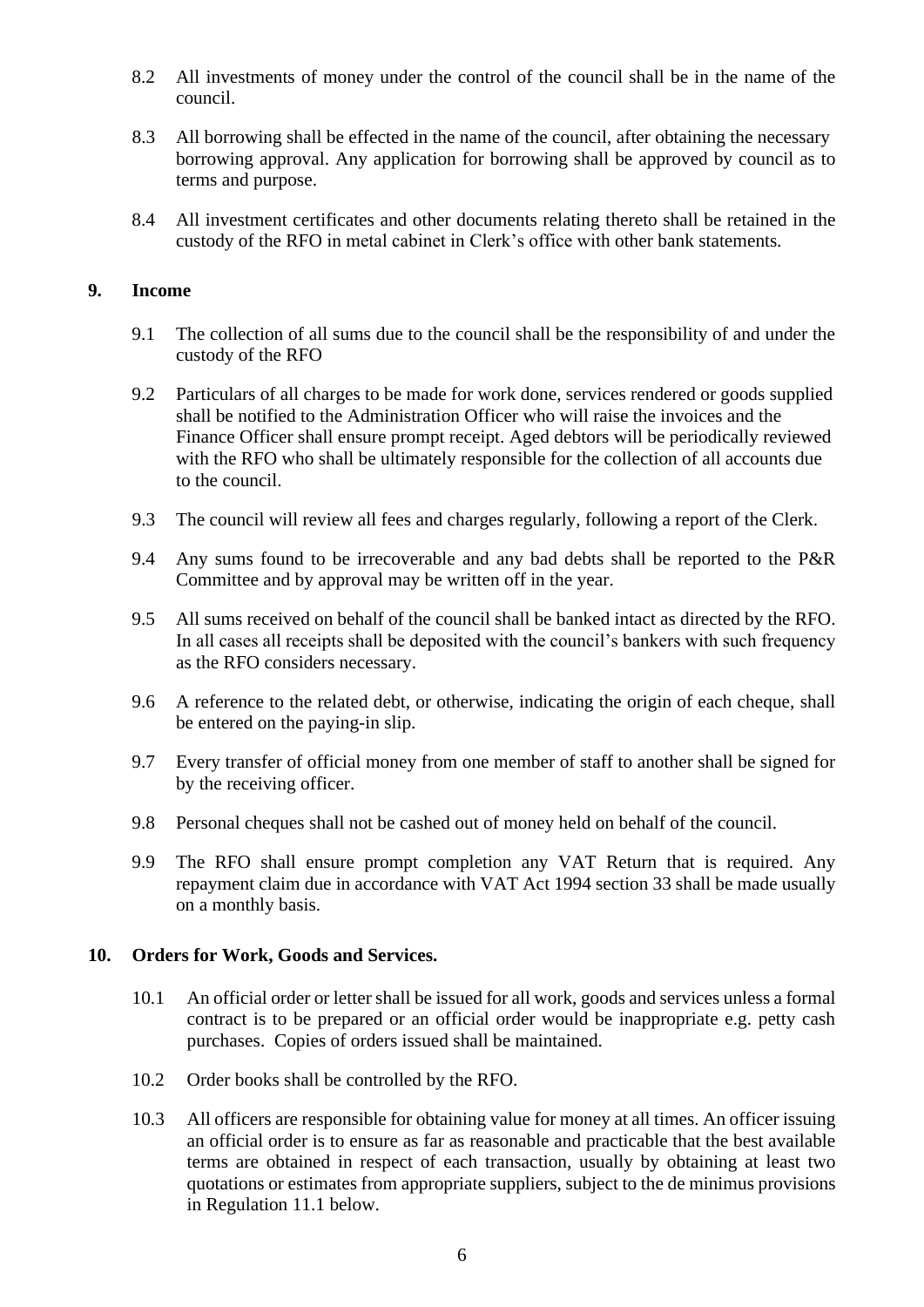10.4 The RFO shall verify the lawful nature of any proposed purchase before the issue of any order, and in the case of new or infrequent purchases or payments, the RFO shall ensure that the statutory authority shall be reported to the meeting at which the order is approved so that the minutes can record the power being used.

# **11. Contracts**

- 11.1 Procedures as to contracts are as follows:
	- a) Every contract whether made by the council or by a committee to which the power of making contracts has been delegated shall comply with these financial regulations, and no exception from any of the following provisions of these financial regulations shall be made otherwise than by direction of the council or in an emergency by such a committee as aforesaid provided that these financial regulations shall not apply to contracts which relate to items (i) to (v) below:
		- i) for the supply of gas, electricity, water, sewerage and telephone services
		- ii) for specialist services such as are provide by solicitors, accountants, surveyors and planning consultants
		- iii) for work to be executed or materials to be supplied which consist of repairs to or parts for existing machinery or equipment or plant
		- iv) for work to be executed or goods or materials to be supplied which constitute an extension of an existing contract by the council
		- v) for additional audit work of the external auditor up to an estimated value of £500 (in excess of this sum the Clerk and RFO shall act after consultation with the Chairman and Vice Chairman of Council)
		- vi) for goods or materials proposed to be purchased which are proprietary articles and/or which are sold only at a fixed price.
	- b) Where the council intends to procure or award a public supply contract, public service contract or public works contract as defined by The Public Contracts Regulations 2015 ("The Regulations") which is valued at  $£25,000$  or more, the council shall comply with the relevant requirements of the Regulations<sup>1</sup>.
	- c) The full requirement of The Regulations, as applicable, shall be followed in respect of the tendering and award of a public supply contract, public service contract or public works contract which exceed thresholds in The Regulations set by the Public Contracts Directive 2014/24/EU (which may change from time to time).
	- d) When applications are made to waive financial regulations relating to contracts to enable a price to be negotiated without competition, the reason shall be embodied in a recommendation to council.
- e) Such invitation to tender shall state the general nature of the intended contract and the Clerk shall obtain the necessary technical assistance to prepare a specification in appropriate cases. The invitation shall in addition state that tenders must be addressed to the Clerk in the ordinary course of post. Each tendering firm shall be supplied with a specifically marked envelope in which the tender is to be sealed and remain sealed until the prescribed date for opening tenders for that contract.
- f) All sealed tenders shall be opened at the same time on the prescribed date by the Clerk in the presence of at least one member of council.

 $<sup>1</sup>$  The Regulations require councils to use the Contracts Finder website to advertise contract opportunities, set out the</sup> procedures to be followed in awarding new contracts and to publicise the award of new contracts.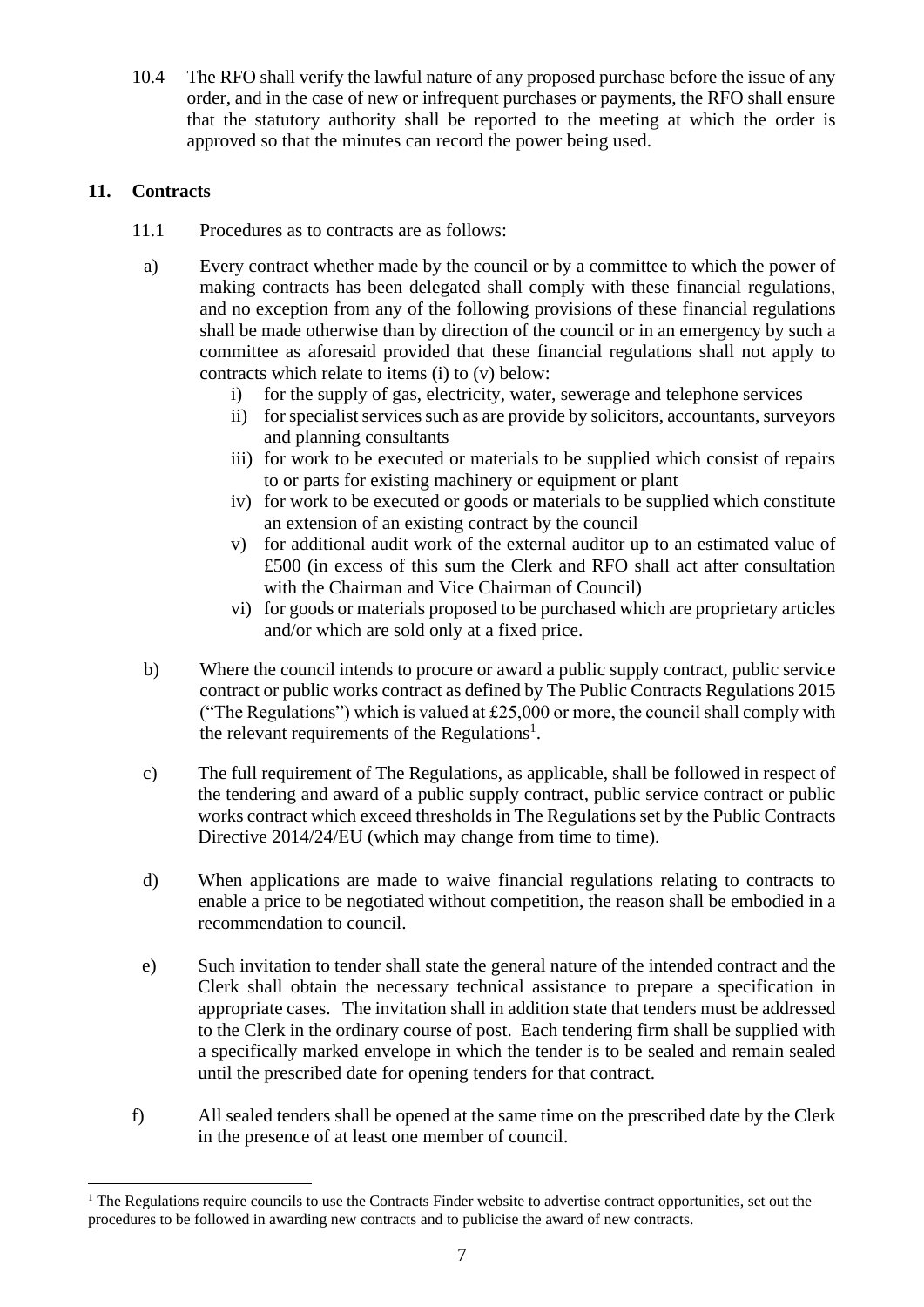- g) Any invitation to tender issued under this regulation shall be subject to Standing Orders part 18, 'Financial Controls & Procurement' and shall refer to the terms of the Bribery Act 2010.
- h) When it is to enter into a contract of less than £25,000 in value for the supply of goods or materials or for the execution of works or specialist services other than such goods, materials, works or specialist services as are excepted as set out in paragraph (a) the total contract value shall be calculated and where this is:
	- i) exceeding £10,000 in value the Clerk shall invite quotes from at least three contractors. For expenditures of between £3,000 and £10,000, quotations shall be obtained from at least two contractors.
	- ii) for expenditures of £3,000 or less in value the Chairman of the spending committee or his/her appointed Vice Chairman together with the Clerk or the duly authorised deputy shall have executive power.
- i) Every exception made by a committee to which the power of making contracts has been delegated shall be reported to the council and the report shall specify the emergency by which the exception shall have been justified.
- j) If less than three quotes are received for contracts valued above £3,000 or if all the quotes are identical the council may make such arrangements as it thinks fit for procuring the goods or materials or executing the works. The number of quotations received shall be recorded in the minutes*.*
- k) The council shall not be obliged to accept the lowest or any tender, quote or estimate.

### **12. Payments Under Contracts for Building or Other Construction Works**

- 12.1 Payments 'on account' of the contract sum shall be made within the time specified in the contract by the RFO upon authorised certificates of the architect or other consultants or suitably qualified persons engaged to supervise the contract (subject to any percentage withholding as may be agreed in the particular contract)
- 12.2 Where contracts provide for payment by instalments the RFO shall maintain a record of all such payments. In any case when it is estimated that the total cost of the work carried out under a contract, excluding agreed variations, will exceed the contract sum by 5% or more a report shall be submitted to the appropriate committee.
- 12.3 Any variation to a contract or addition to or omission from a contract must be approved by the council and Clerk in writing to the contractor before any work has begun, the appropriate committee being informed where the final cost is likely to exceed the financial provision.

#### **13. Stores and Equipment**

- 13.1 The officer in charge of each section shall be responsible for the care and custody of stores and equipment in that section.
- 13.2 Delivery notes must be obtained in respect of all goods received into store and goods must be checked as to order and quality at the time delivery is made.
- 13.3 Stocks shall generally be maintained at the minimum levels consistent with operational requirements.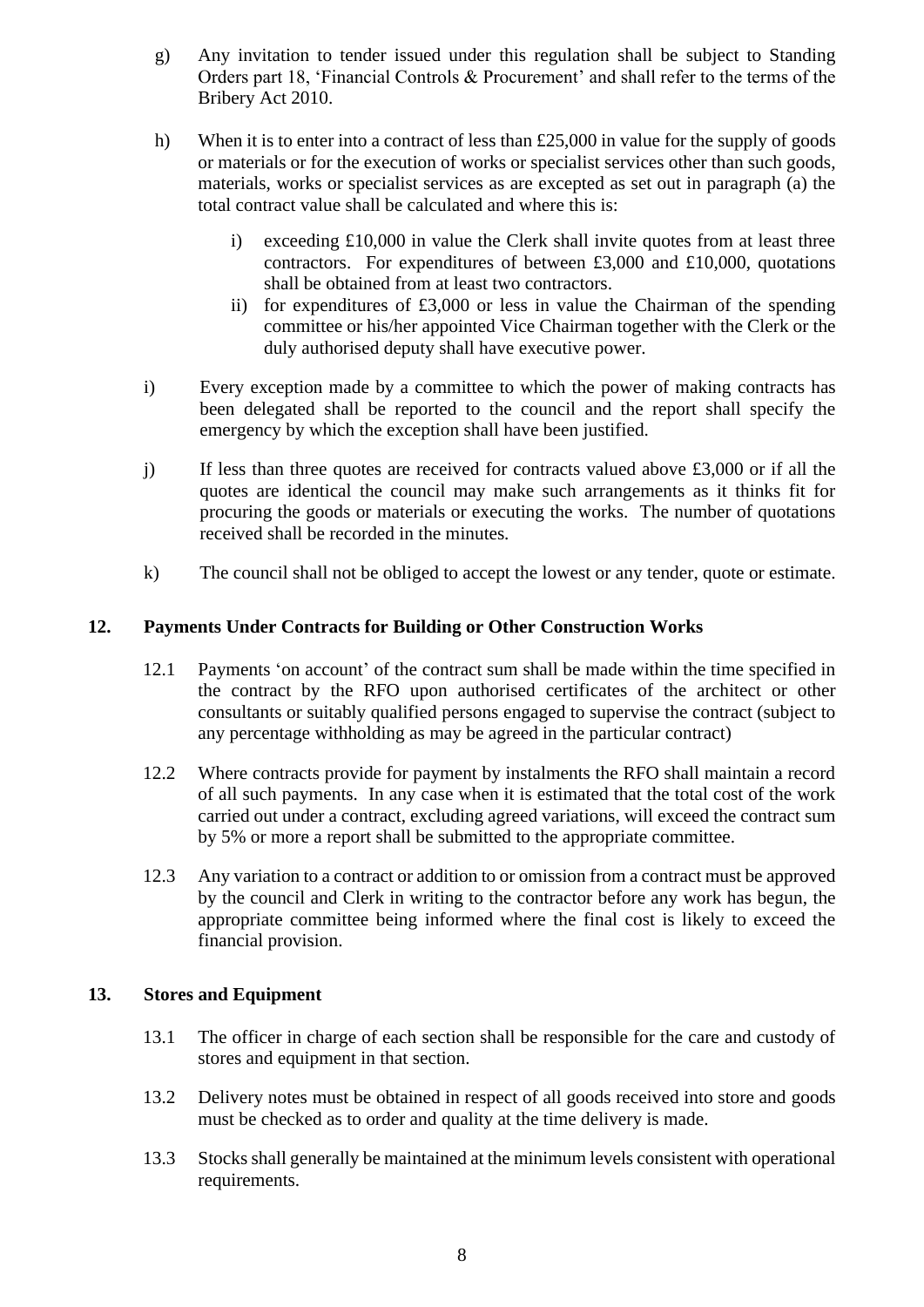13.4 The RFO supported by the Amenities Operations Manager and FO shall be responsible for an annual check of all stocks and stores.

### **14. Properties and Estates**

- 14.1 The Clerk shall make appropriate arrangements for the custody of all title deeds of properties owned by the council. The RFO shall ensure a record is maintained of all properties owned by the council, recording the location, extent, plan, reference, purchase details, nature of the interest, tenancies granted, rents payable and purpose for which held in accordance with the Accounts and Audit Regulations 2011.
- 14.2 No property shall be sold, leased or otherwise disposed of without the authority of the council, together with any other consents required by law, save where the estimated value of any one item of tangible movable property does not exceed £50.

### **15. Insurance**

- 15.1 Following an annual risk assessment review*,* the RFO shall effect all insurances and negotiate all claims on the council's insurers.
- 15.2 The Clerk shall give prompt notification to the Finance Officer of all new risks, properties or vehicles which require to be insured and of any alterations affecting existing insurances.
- 15.3 The RFO shall keep a record of all insurances effected by the council and the property and risks covered thereby and annually review it.
- 15.4 The RFO shall be notified of any loss liability or damage or of any event likely to lead to a claim and shall report these to council at the next available meetin*g*.
- 15.5 All appropriate employees of the council shall be included in a suitable fidelity guarantee insurance which shall cover the maximum risk exposure as determined by the council.

# **16. Charities**

16.1 The council is sole trustee of the War Commemoration Trust Recreation Ground and the RFO shall ensure that separate accounts are kept of the funds held and financial reports made in such form as shall be appropriate, in accordance with Charity Law and legislation, or as determined by the Charity Commission. The RFO shall arrange for any Audit or Independent Examination as may be required by Charity Law or any Governing Document.

#### **17. Risk management**

- 17.1 The council is responsible for putting in place arrangements for the management of risk. The RFO shall ensure that the appropriate officer undertakes a regular review and prepares and promotes risk assessment statements in respect of all activities of the council.
- 17.2 When considering any new activity the Amenities Operations Manager with the Clerk shall prepare a draft Risk Assessment for the activity and shall bring a draft addressing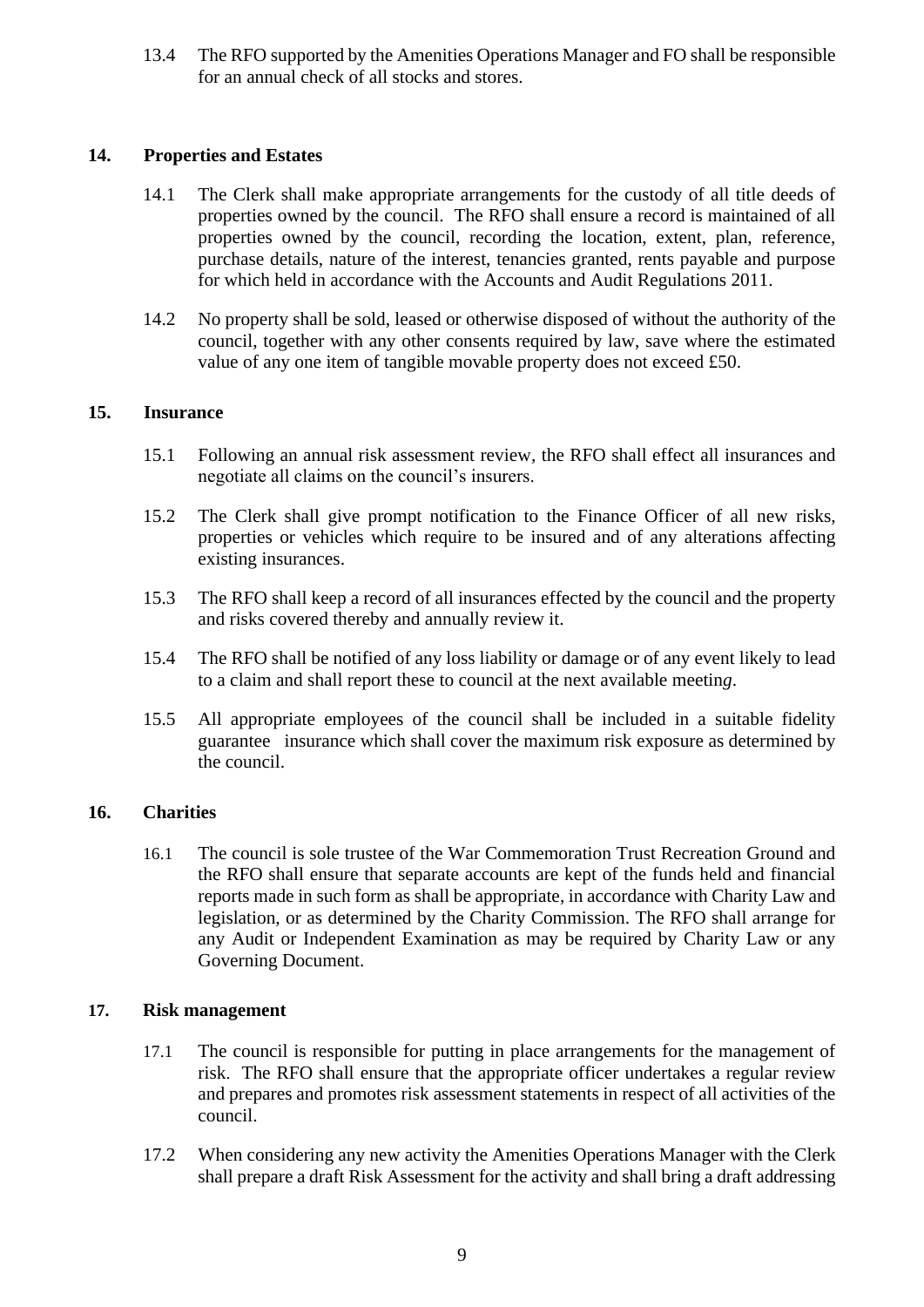the legal and financial liabilities and risk management issues that arise to council for consideration and, if thought appropriate, adoption*.*

### 18. **Revision of Financial Regulations**

18.1 It shall be the duty of the P&R Committee to review the financial regulations of the council from time to time and to make such amendments as the committee considers are required.

**Revision approved at Policy & Resources Committee meeting 14 Oct 2019, Min. No. 19/20 17**

**Revision approved at Policy & Resources Committee meeting 14 February 2022, Min. No. 21/22 34**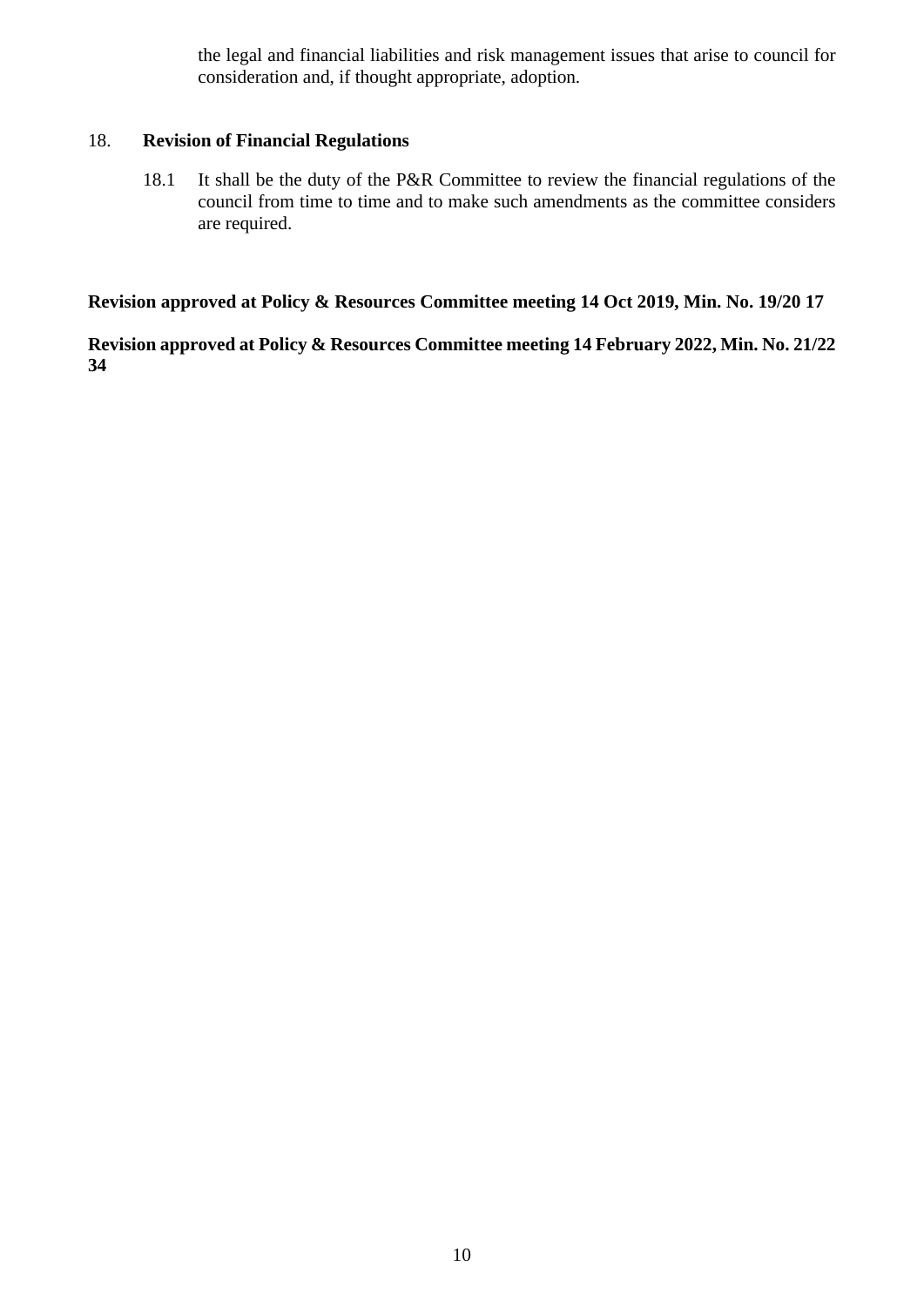# **FINANCIAL PROCEDURES**

The Council Accounts are computerised using AdvantEdge software. All council financial procedures will comply with the statement of financial regulations.

### **Income**

Money received by the Town Council is banked on the day of receipt unless it arrives after the bank has closed. Such un-banked money is kept in a locked money box in a locked cupboard in the office over-night. Receipts are issued for all monies received. Receipts will also record the relevant invoice numbers where appropriate. A further record of receipts is the bank paying-in book which will also show a record of the receipt number to which the money refers.

Some income is transferred to the council by means of the BACS system. A record of such transfers is received from the payees and placed in a file. Further evidence of BACS payments is provided by the monthly Bank Statements.

Computer records are kept of all income transactions and are comprehensively backed up.

### **Expenditure Payment of Invoices**

Agreement for payment will be made by the RFO after having checked the invoice against an order or tender and where the sum has been agreed by the council. When the payment of an invoice has been authorised (normally at a Town Council Meeting), the FO will arrange for payment using either a cheque or through the online banking system.

#### Cheques

A cheque is made out and then signed by any two authorised Councillors, who also initial the counterfoil.

#### Online banking

The invoice value is entered through the online banking system and is authorised for payment online by any two authorised Councillors. A print out of the Councillor's authorisation is attached to the associated invoices.

A monthly statement of accounts to be paid will be presented to the Council for approval. The cheques will be signed, having previously been prepared and the online payments will have been authorised. Salary payments by BACS shall be made in accordance to Financial Regulations.The Inland Revenue returns and Superannuation payments may be paid promptly but must be recorded by payment method and description only on the monthly statement of accounts in order to preserve staff confidentiality. Some other bills may also be settled prior to the Council Meeting so as not to incur penalties for example (See financial regulations*)*.

Where receipts are presented for sums under £25 payment may be made from petty cash. A petty cash box is kept together with the relevant receipts and reimbursement is carried out regularly*.*

Computer records are kept of all expenditure transactions, including petty cash payments. Computer records are held on an IT workgroup server and access to the secure shared data is via individual staff passwords. All computer records are backed up on an ongoing daily basis.

Actual expenditure and income against the budget is reported on a quarterly basis.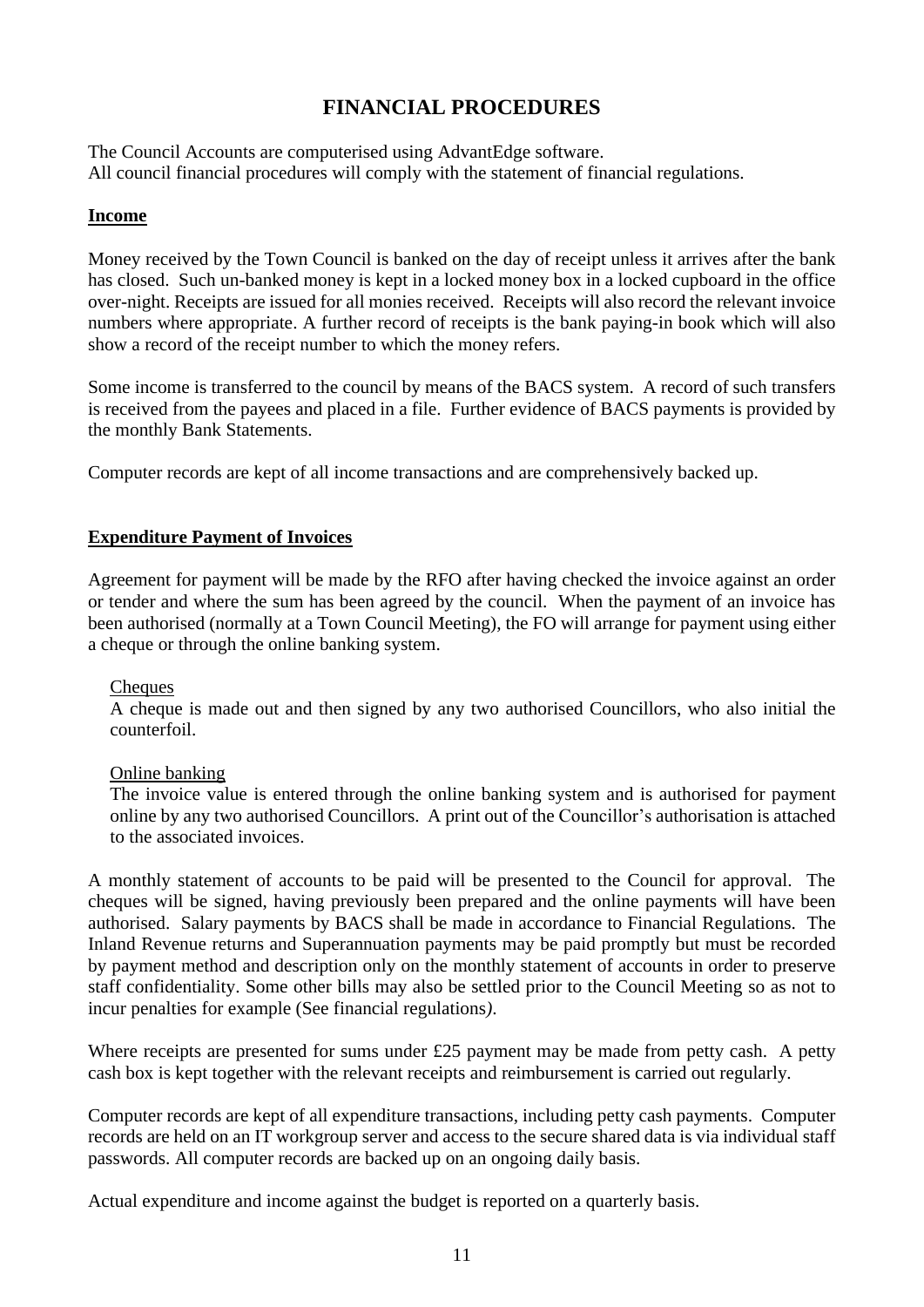### **Bank Transfers**

The RFO will transfer funds to and from the 32 Day Notice and Business Call accounts as necessary to ensure that there are adequate funds in the Business Call account to cover all outstanding payments and taking advantage of higher interest on reserves in the 32 Day Notice Account.

There is "drip feed" arrangement between the Current Account and Business Call Account to maintain a daily Current Account balance of £50,000.

#### **Salaries Records**

Each employee has a separate excel spreadsheet showing the employee's name, rate of pay, the hours worked, the total gross wages earned and the deductions for national insurance, taxation and superannuation etc., together with the employer's contributions, and finally the net amounts payable by the Council to the employee, and to HM Revenue & Customs (HMRC) . Iris Payroll software is used to calculate the national insurance and taxation deductions, and employer contributions*.* The Clerk will provide the Finance Officer with an internal document of the latest amended, approved salaries countersigned by the Mayor. National pay increase rises and incremental pay rise calculations will be double checked by the Clerk and a copy of each spreadsheet shall be initialled accordingly and kept in the Audit File.

### **Bank Reconciliation**

Bank statements are received after the end of each month and all accounts are balanced with the computer records. After checking by the RFO*,* printed records are then placed in an Audit File and bank statements are kept in a separate file. A copy of the monthly Bank Reconciliation is presented to the Town Council Meeting.

#### **Audit**

As soon as possible after  $31<sup>st</sup>$  March the accounts are finalised and an income and expenditure account, balance sheet and Annual Return produced. At this stage the accounts have been audited by the Internal Auditor. They should then be approved and signed by resolution as soon as practicable after the end of the financial year and at least within the advised time limit. These accounts are then subject to audit by the External Auditors appointed by the Audit Commission or other authorised body. Prior to audit the approved accounts must be displayed on the public notice board for a given period of time and the public are given notice that the full accounts are available for inspection.

The RFO will ensure that the Council considers the annual internal and external written reports and demonstrates that by inclusion in the agendas and minutes. Following a satisfactory audit the accounts are signed off and a written statement from the auditor is added to the accounts statement. A public notice placed is on the board for the required time and subsequently retained, for audit evidence purposes*.*

#### **Revision approved at Policy & Resources Committee meeting 14 Oct 2019, Min. No. 19/20 17**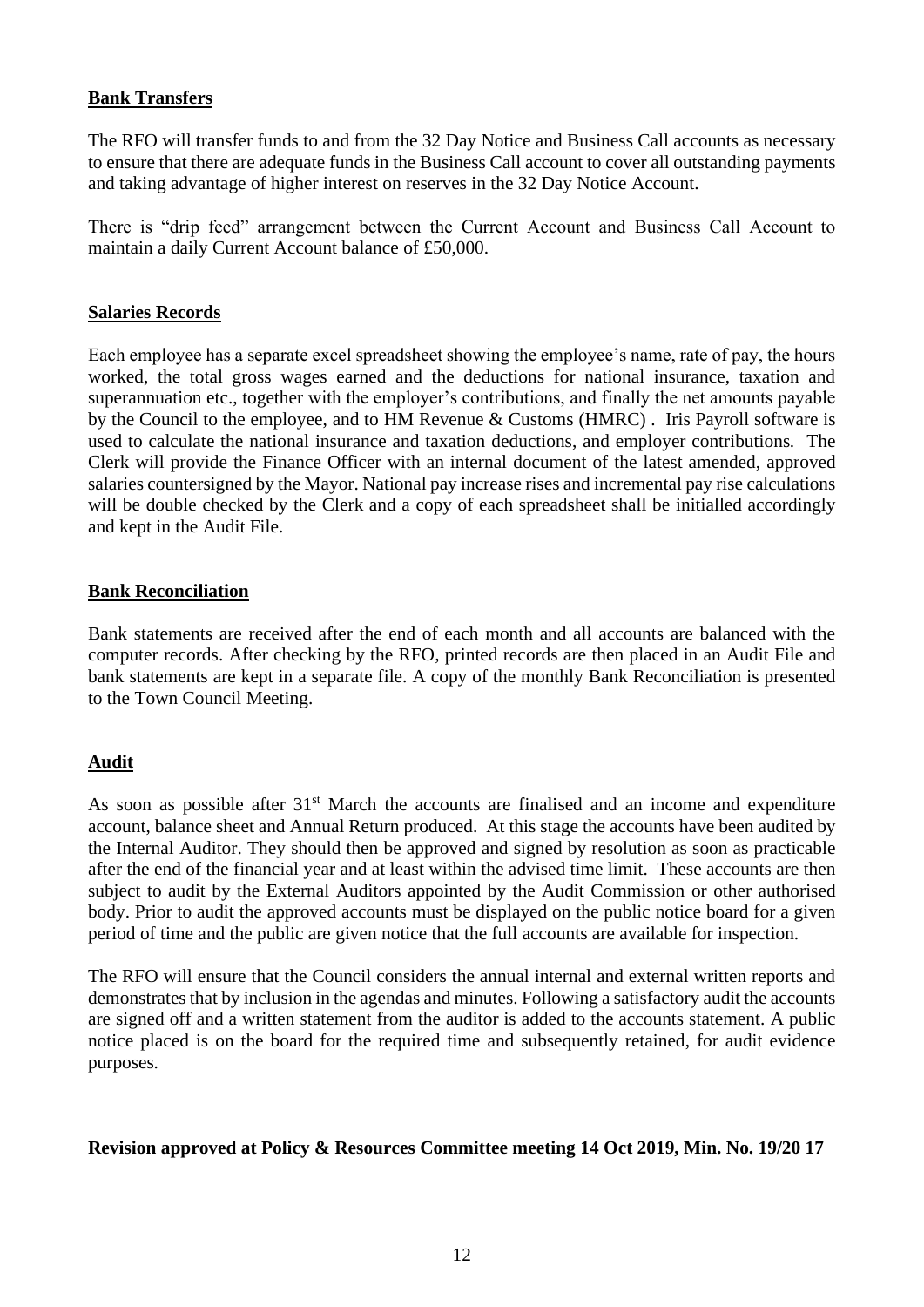# **ROLE OF THE INDEPENDENT INTERNAL AUDITOR**

The internal auditor shall:

- be allowed to have direct access to the Council
- have no other role or be related to any member within the Council
- prepare a report in writing in his/her own name and addressed to the Council
- be competent to carry out the work i.e.(i) shall have an understanding of basic accounting processes (ii) shall have an understanding of the role of internal auditor in reviewing systems rather than undertaking detailed checks that are more appropriately the responsibility of management (iii) shall have an awareness of risk management issues (iv) shall have an understanding of accounting requirements of the legal framework and powers of local councils.
- undertake the work in an ethical manner with integrity and objectivity.

# **Responsibility**

To report on the adequacy of the systems of financial control in operation. This will include:

- 1. Review of internal controls in place and their documentation as listed in Section 5 of the 'Governance and Accountability in Local Councils in England and Wales – A Practitioners' Guide'.
- 2. Review of minutes to ensure legal powers in place, recorded and correctly applied.
- 3. Testing of income and expenditure from minutes to cashbook, from bank statements to cashbook, from minutes to statements etc. including petty cash transactions.
- 4. Review and testing of systems and arrangements to prevent and detect fraud and corruption, including risk management processes*.*
- 5. Testing of disclosures.
- 6. Testing of specific internal controls and reporting findings to management.
- 7. The War Commemoration Trust Recreation Ground separate accounts and financial reports made in such form as shall be appropriate, in accordance with Charity Law and legislation, or as determined by the Charity Commission*.*
- 8. Reports of fraudulent or corruption findings depending on the type shall be reported to the Mayor in the first instance, the Clerk (as appropriate), Chairman of Policy and Resources and the Council*.*

# **Revision approved at Policy & Resources Committee meeting 14 Oct 2019, Min. No. 19/20 17**